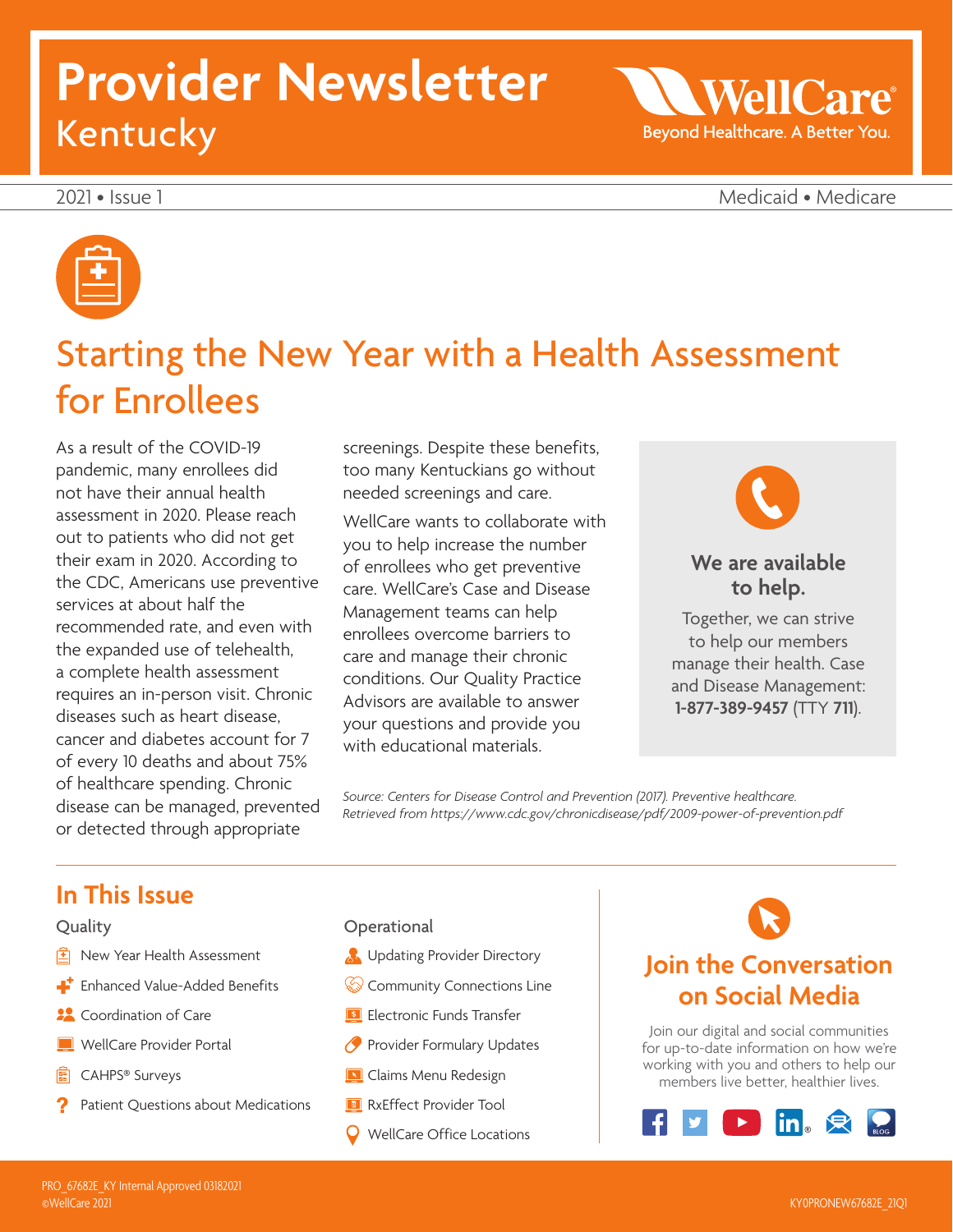

## New Enhanced Value-Added Benefits

**AS OF JANUARY 1, 2021, WELLCARE OF KENTUCKY IS OFFERING NEW AND ENHANCED VALUE ADDED BENEFITS:** 

**College Scholarship** – Fifty enrollees have a chance to receive a \$1,000 scholarship. Scholarships are awarded to enrollees (ages 18 and older) who have been accepted to attend a **college** or **university** of their choice.



- Enrollee must be 13 years or older. Must be accompanied by an adult if younger than 18.
- BMI must be greater or equal to 25 for adults 18 years or older. Children ages 13-19 must be ranked in the 85th percentile.
- Kurbo by WW for members 13-17
- $-$  Kurbo is a mobile health and weight management program specifically for teens to help build healthy habits for life
- $-$  Users have access to the mobile app which includes food and a activity tracker, educational videos, and fun games
- Users have access to a one-on-one Kurbo health coach who provides personalized tips and encouragement. Participants meet with their coach via video every week, and can contact their coach anytime via in-app messaging
- Enrollees learn basic nutrition skills to help make healthier choices around food and exercise. Topics include portion control, understanding food labels, the benefits of exercise and so much more

## **Fitbit/Amazon Prime Membership** –

Enrollees will be eligible to receive one of these items as part of the Healthy Rewards program. Enrollees need to complete Healthy Rewards activities. To be eligible for a Fitbit, enrollees must complete two Healthy Reward activities.



**OTC** – Each head-of-household is eligible to receive OTC items each month mailed directly to their home. No prescription is required. The amount of the OTC allowance is based on the enrollee's household size. Only WellCare of Kentucky Medicaid plan enrollees living in the same home will be counted as part of the household.

- 1 person household \$10 per month
- 2 person household \$20 per month
- 3+ person household \$25 per month

**Vision** – Enrollees age 21 and older are eligible to receive an annual allowance of \$150 to buy eyeglasses or contacts every 12 months.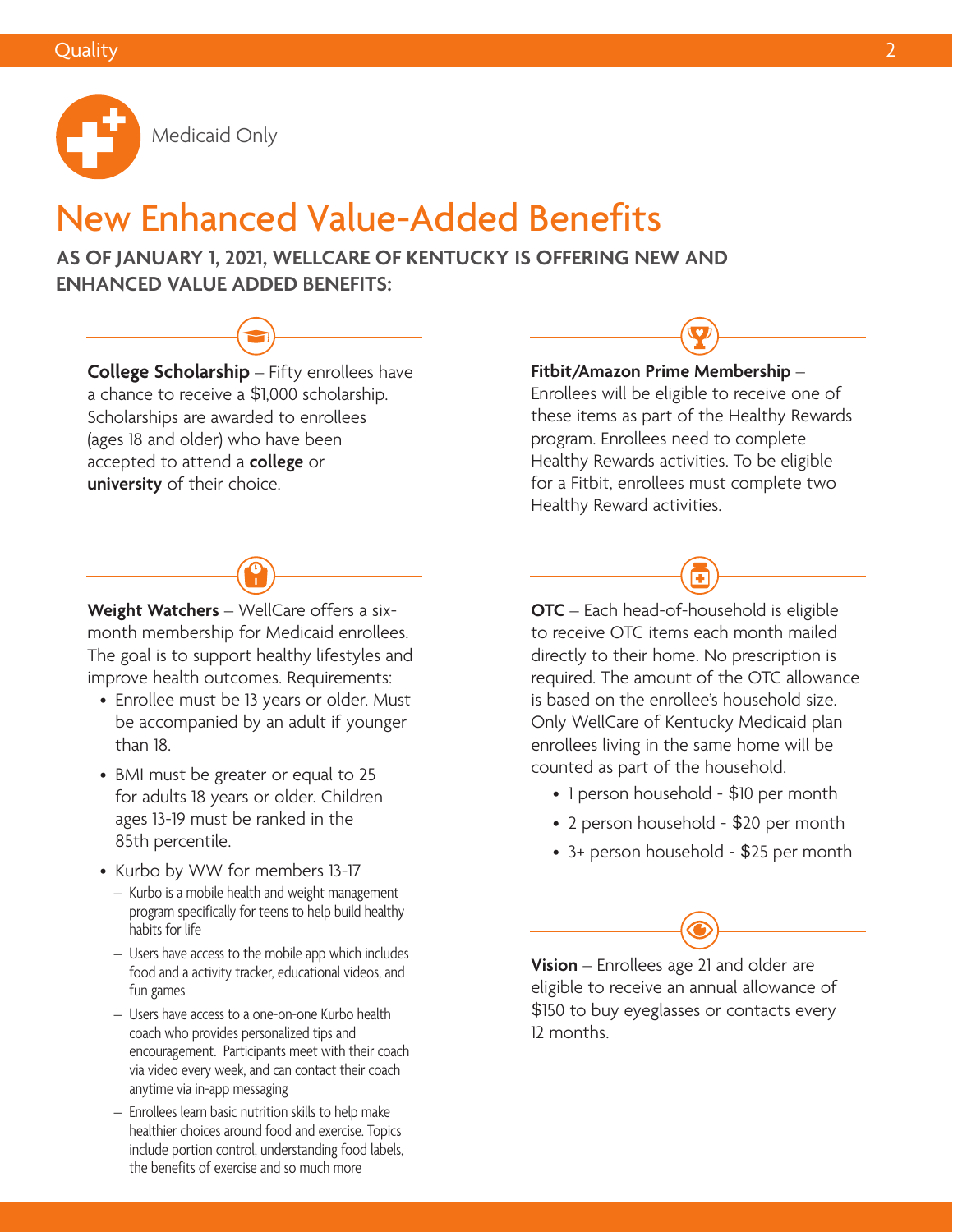

## Coordination of Care

## **HERE ARE A FEW TIPS TO HELP COORDINATE CARE FOR YOUR PATIENTS:**

- Review all medications and the medication list with your patients and document this in their medical record
- $\blacktriangleright$  Schedule specialist and lab appointments while your patients are in the office
- Remind your patients about annual flu shots and other immunizations
- Make sure your patients know you are working with specialist on their care. Ensure you receive notes from specialists and behavioral health clinicians and reach out to them if you have not received consultation notes. Tell your patients the results of all tests and procedures. Share decisionmaking with patients to help them manage their care, and please follow-up on all authorizations requested for your patients.
- Call or contact your patients to remind them when it is time for preventive care services, such as annual wellness exams, recommended cancer screenings and follow-up care for ongoing conditions such as hypertension and diabetes. This is especially important this year because many enrollees did not go in for their screenings due to the COVID-10 pandemic.

**Remember to view the online Provider Bulletins regularly for important updates and notices.** 

**Provider bulletins are at [https://www.wellcare.com/en/Kentucky/](https://www.wellcare.com/en/Kentucky/Providers/Bulletins)  Providers/Bulletins** 



# WellCare Provider Portal - iCarePath Claim Appeal & Dispute Project

- Applies to **claim** appeals and disputes only
- KY Medicaid and Medicare providers have the ability to view the status of claim appeals and disputes
- Enhancements include:
	- A combined appeal and dispute form (before this there was a separate form for appeals and disputes)
- Updated helpful content throughout the form to make the submission process easier for providers
- Prepopulated enrollee and servicing provider information
- Confirmation message with ticket number for applicable iCarePath lines of business
- New "Appeal" and "Dispute" tabs on the claims landing page that will allow providers to search for the status of their appeal or dispute by provider ID or ticket number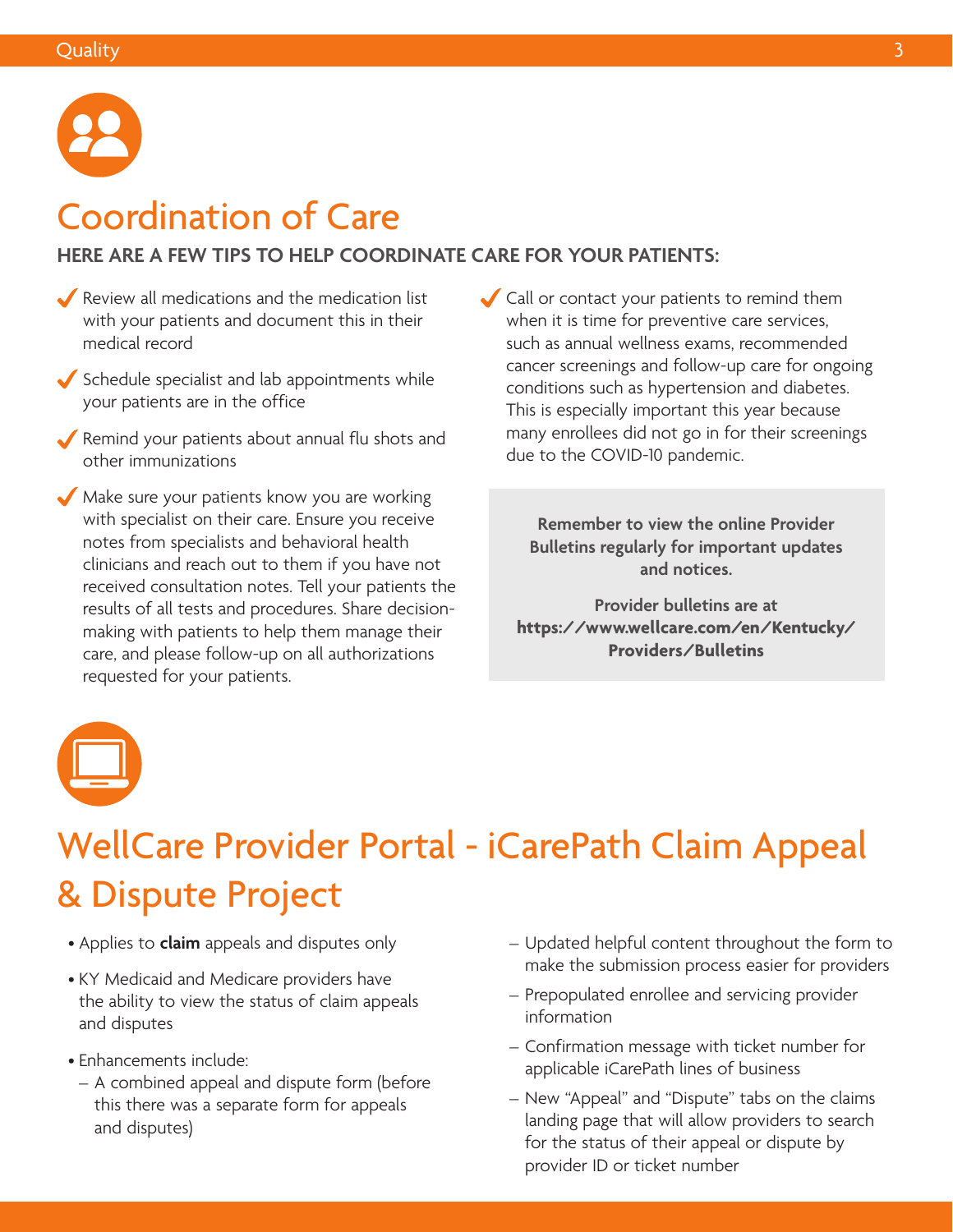

# CAHPS® Surveys Evaluate Healthcare and Provider Experience

Access to medical care, including primary care, specialist appointments, and access to behavioral health care, are key elements of quality care. This was a challenge in 2020 because of the COVID-19 pandemic.

**Each year, CAHPS® and behavioral health surveys ask enrollees questions like:** 

- In the past 6 months, how often was it easy to get appointments with specialists?
- In the past 6 months, how often was it easy to get the care, tests or treatment you needed through your health plan?
- In the past six months, when you needed care right away, how often did you get care as soon as you thought you needed it?
- In the past 6 months, not counting the times when you needed care right away, how often did you get an appointment for your healthcare at a doctor's office or clinic as soon as you thought you needed?
- In the past 6 months, how often did you see the doctor you were scheduled to see within 15 minutes of your appointment time?

**To help ensure your patients are satisfied with their ease of getting care:** 

- See enrollees within access and availability standards
- Schedule appointments in a reasonable window for each request
- Follow up with enrollees after referrals to specialists to ensure care is coordinated
- Provide all information for specialists, tests and procedure authorizations and follow up as necessary
- Reduce time for waiting to no more than 15 minutes from appointment time, and if running late, communicate that to the patient so they know what is going on



## **Quality Quick Tip**

Remember to document the second blood pressure reading when you perform the recheck of an enrollee's initial high blood pressure reading.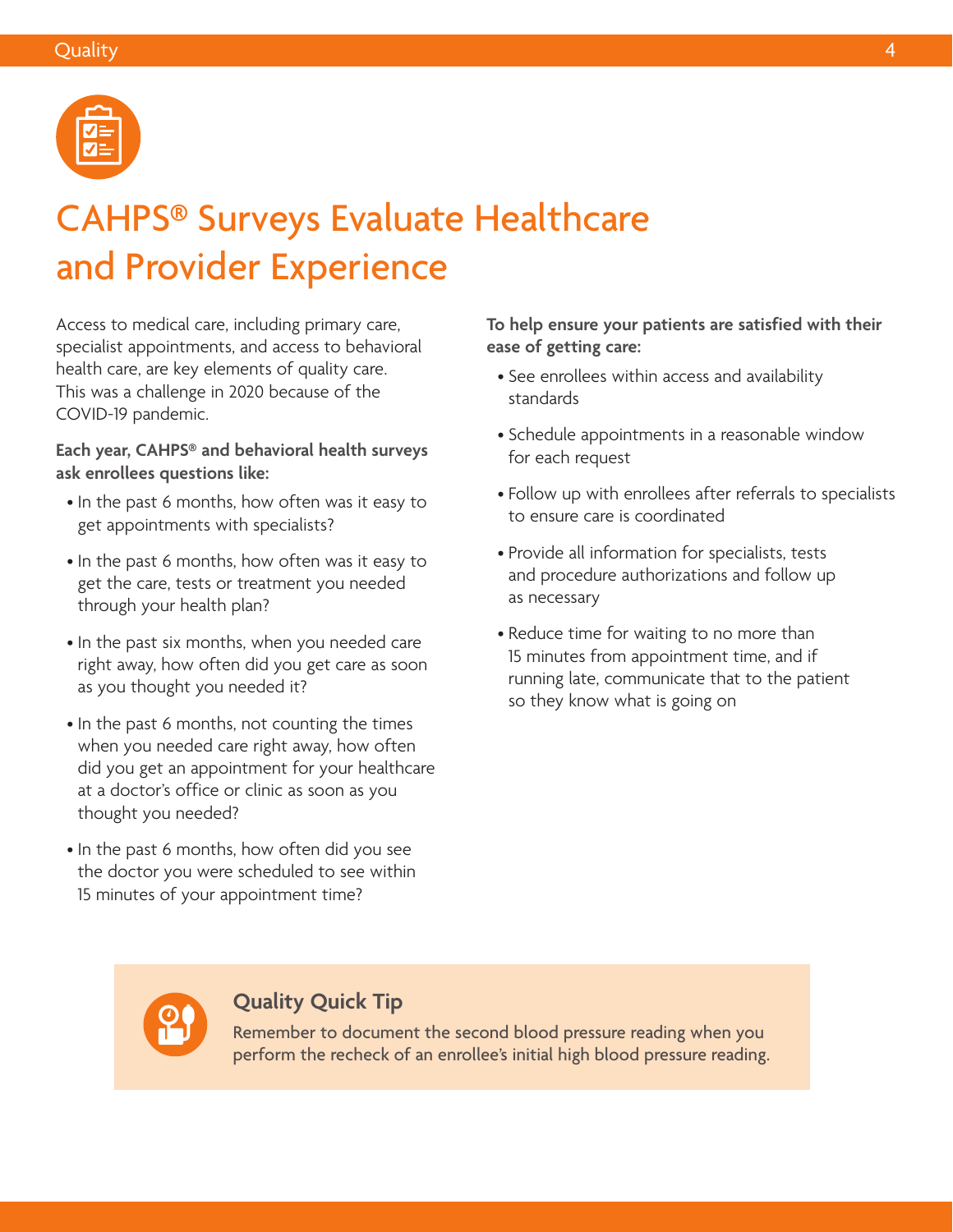

# Questions Your Patients May Ask About Their Medications

**HERE ARE FIVE COMMON QUESTIONS YOUR PATIENTS MAY HAVE:** 



1 **What is the name of the medication, and what does it do?** 



2 **How and when should I take my medication?** 



3 **How long should I take my medication?** 



4 **What should I do if I feel better and I do not want to take the medications prescribed?** 



5 **What should I do if I miss a dose of my medication?** 



You should advise your patients that taking their medications as directed is an important part of managing their health condition(s). When medication isn't taken as directed, it can worsen their condition, especially if they have diabetes, high cholesterol, and/or high blood pressure.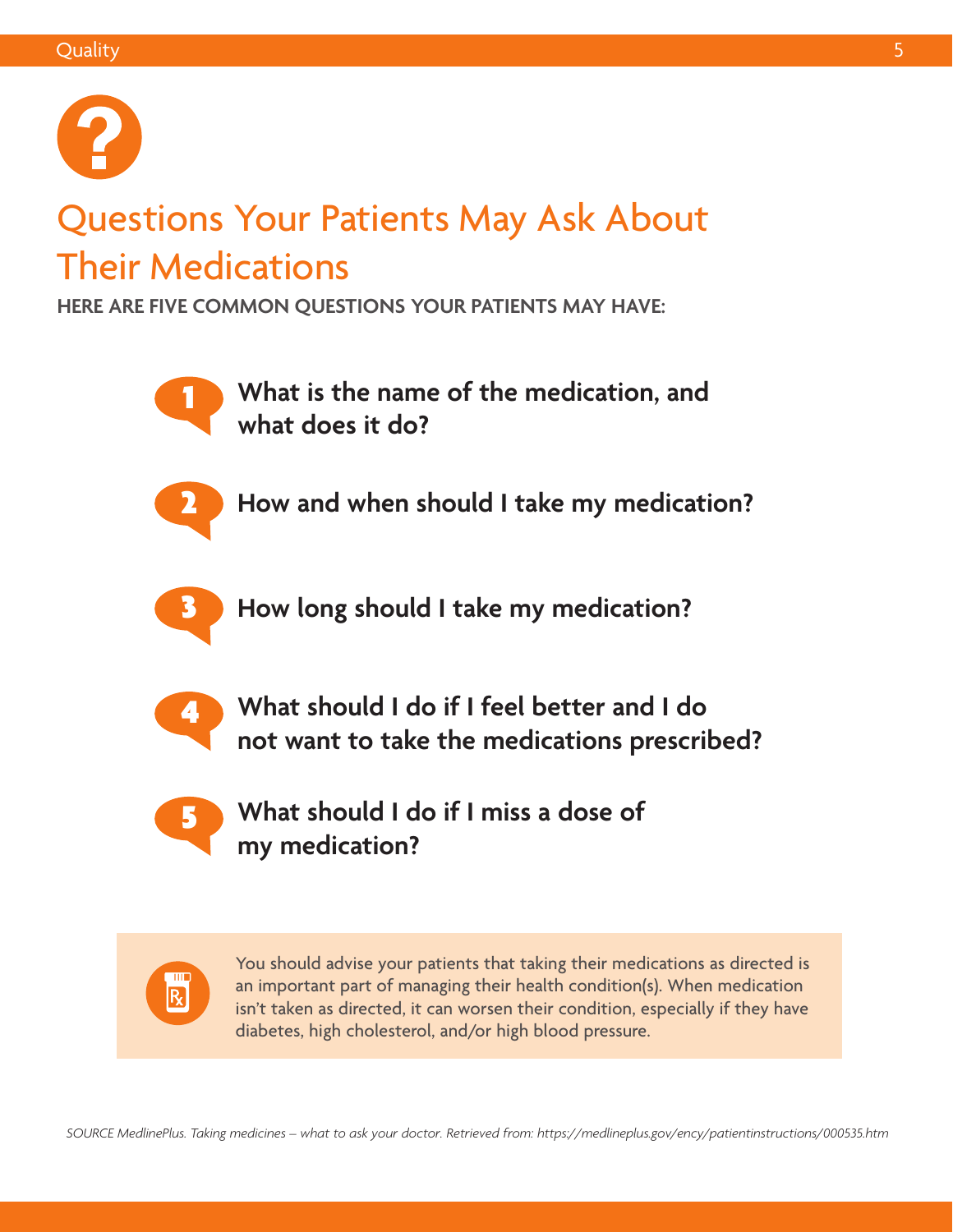

# Updating Provider Directory Information

## **WE RELY ON OUR PROVIDER NETWORK TO ADVISE US OF DEMOGRAPHIC CHANGES SO WE CAN KEEP OUR INFORMATION CURRENT.**

To ensure our members and Provider Relations staff have up-to-date provider information, please give us advance notice of changes you make to your office phone number, office address or panel status (open/closed). Thirty-day advance notice is recommended.



**Thank you for helping us maintain up-to-date directory information for your practice.**



## Community Connections Help Line

## **1-866-775-2192**

We offer non-benefit resources such as help with food, rent and utilities.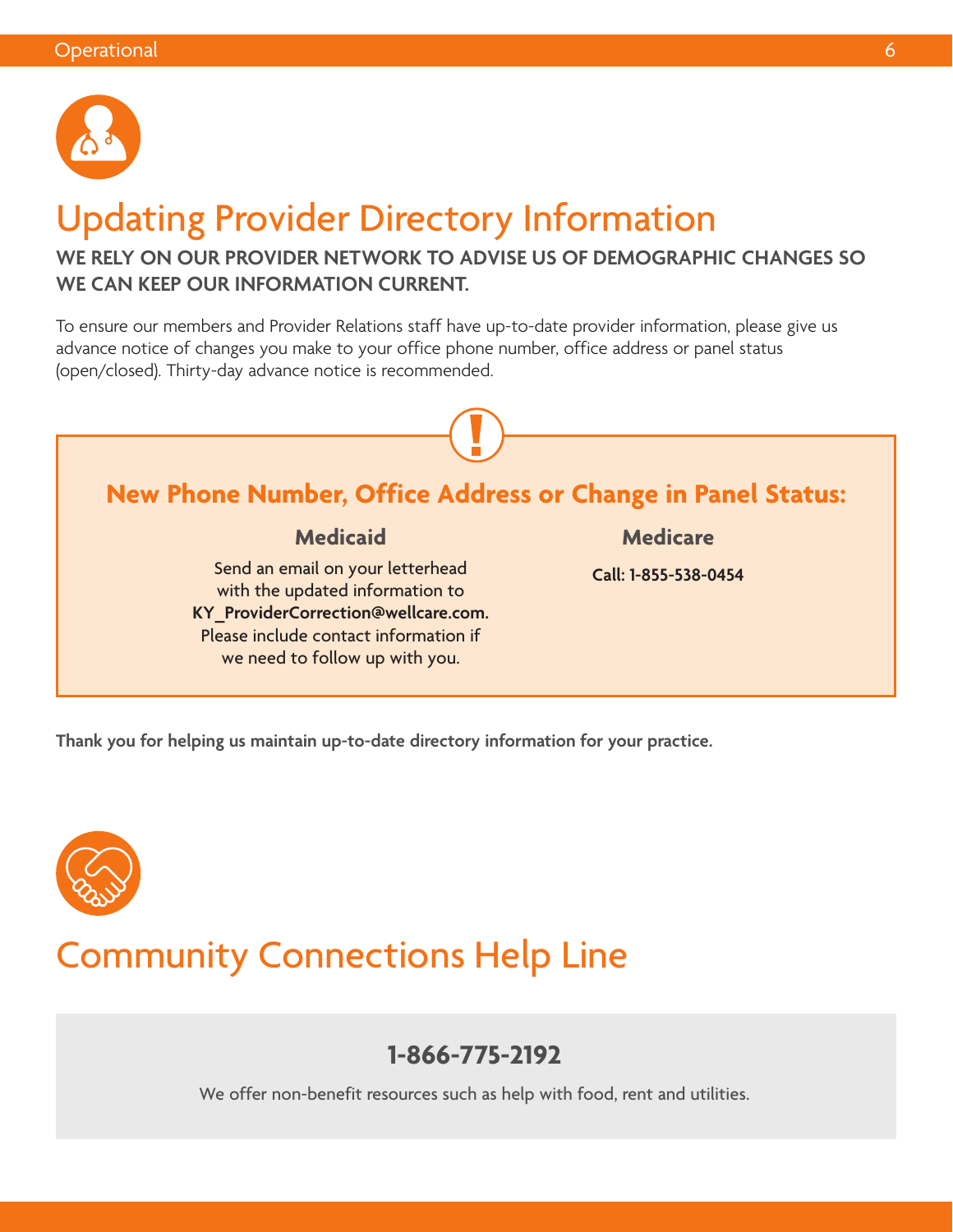

# Electronic Funds Transfer (EFT) Through PaySpan®

**FIVE REASONS TO SIGN UP TODAY FOR EFT:** 



- **2 No** waiting in line at the bank.
- - **3 No** lost, stolen, or stale-dated checks.



**4** Immediate availability of funds - **no** bank holds!

**5 No** interrupting your busy schedule to deposit a check.

Setup is easy and takes about five minutes to complete. Please visit **<https://www.payspanhealth.com/nps>**  or call your Provider Relations representative or PaySpan at **1-877-331-7154** with any questions.

We will only deposit into your account, **not** take payments out.



# Provider Formulary Updates

## **Medicaid:**

The WellCare Medicaid Preferred Drug List (PDL) has been updated.

Visit **[www.wellcare.com/Kentucky/Providers/Medicaid/Pharmacy](http://www.wellcare.com/Kentucky/Providers/Medicaid/Pharmacy)** to view the current PDL and any pharmacy updates. You can also refer to the Provider Manual available at **[www.wellcare.com/Kentucky/Providers/Medicaid](http://www.wellcare.com/Kentucky/Providers/Medicaid)** to view more information regarding WellCare's pharmacy Utilization Management (UM) policies and procedures.

## **Medicare:**

The Medicare Formulary has been updated. Find the most up-to-date complete formulary at **[www.wellcare.com/Kentucky/Providers/Medicare/Pharmacy](http://www.wellcare.com/Kentucky/Providers/Medicare/Pharmacy)**. You can also refer to the Provider Manual available at **[www.wellcare.com/Kentucky/Providers/Medicare](http://www.wellcare.com/Kentucky/Providers/Medicare)** to view more information regarding WellCare's pharmacy UM policies and procedures.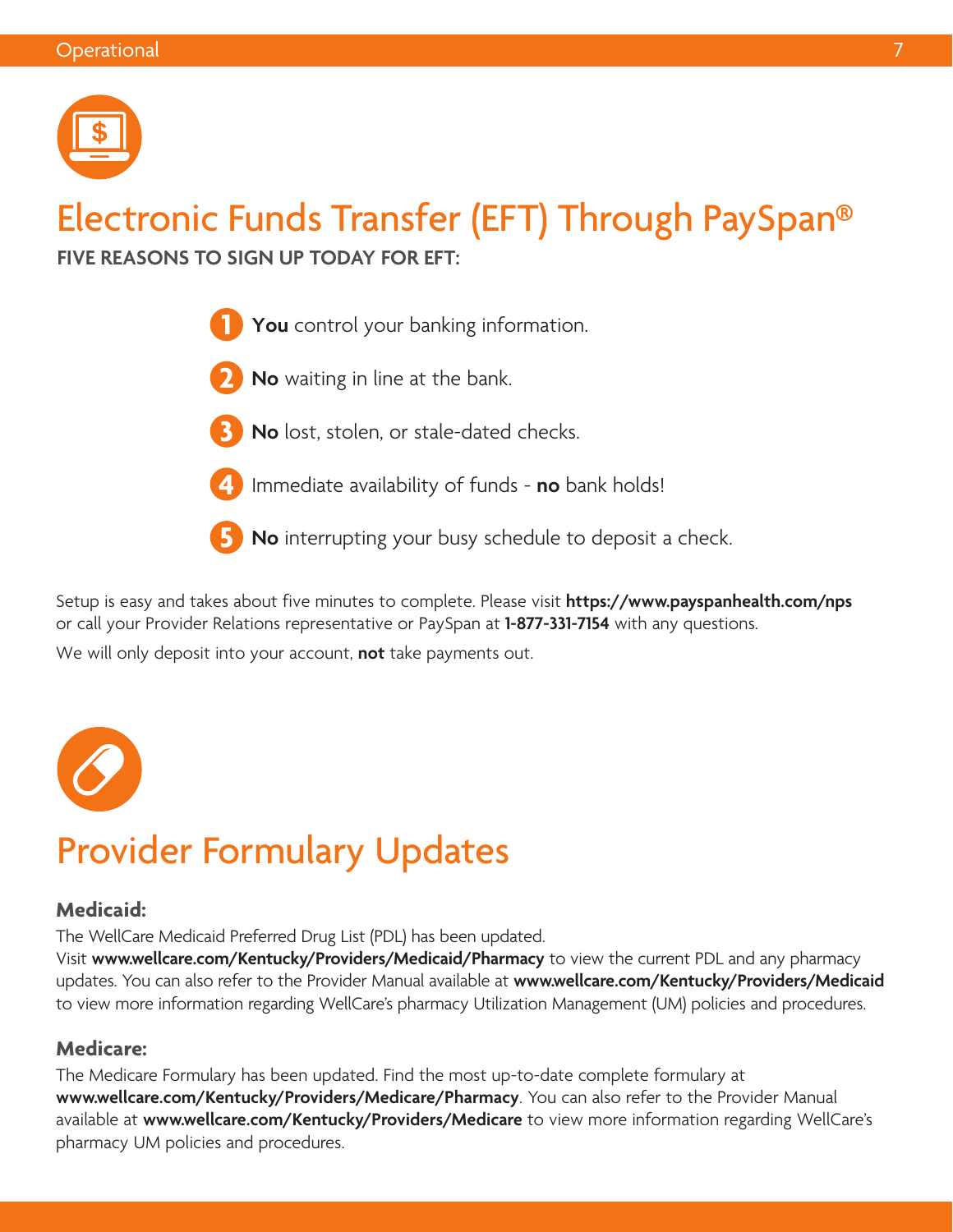

# Centene's New Provider Claims Menu Redesign in the IVR Underscores a Relentless Commitment to Superior Digital Solutions

**PROVIDERS HAVE A NEW CLAIMS MENU TO HELP THEM QUICKLY ACCESS IMPORTANT CLAIMS INFORMATION IN CENTENE'S IVR (INTERACTIVE VOICE RECORDING).** 

The new provider menu requires less input from providers to get basic information on a claims status.

**The 1st phase of the new Provider Claims Redesign includes the following key enhancements:** New Claims Upfront Message informing callers of changes Ability to search by Claim ID Ability to search and list all of a Member's Claims within the last 90 days Ability to search by Claim DOS without having to enter Billed Amount or Members DOB Added playback control and skip functions to easily access claim information **For more information on training opportunities for you and your internal team, please contact your Provider Representative.**